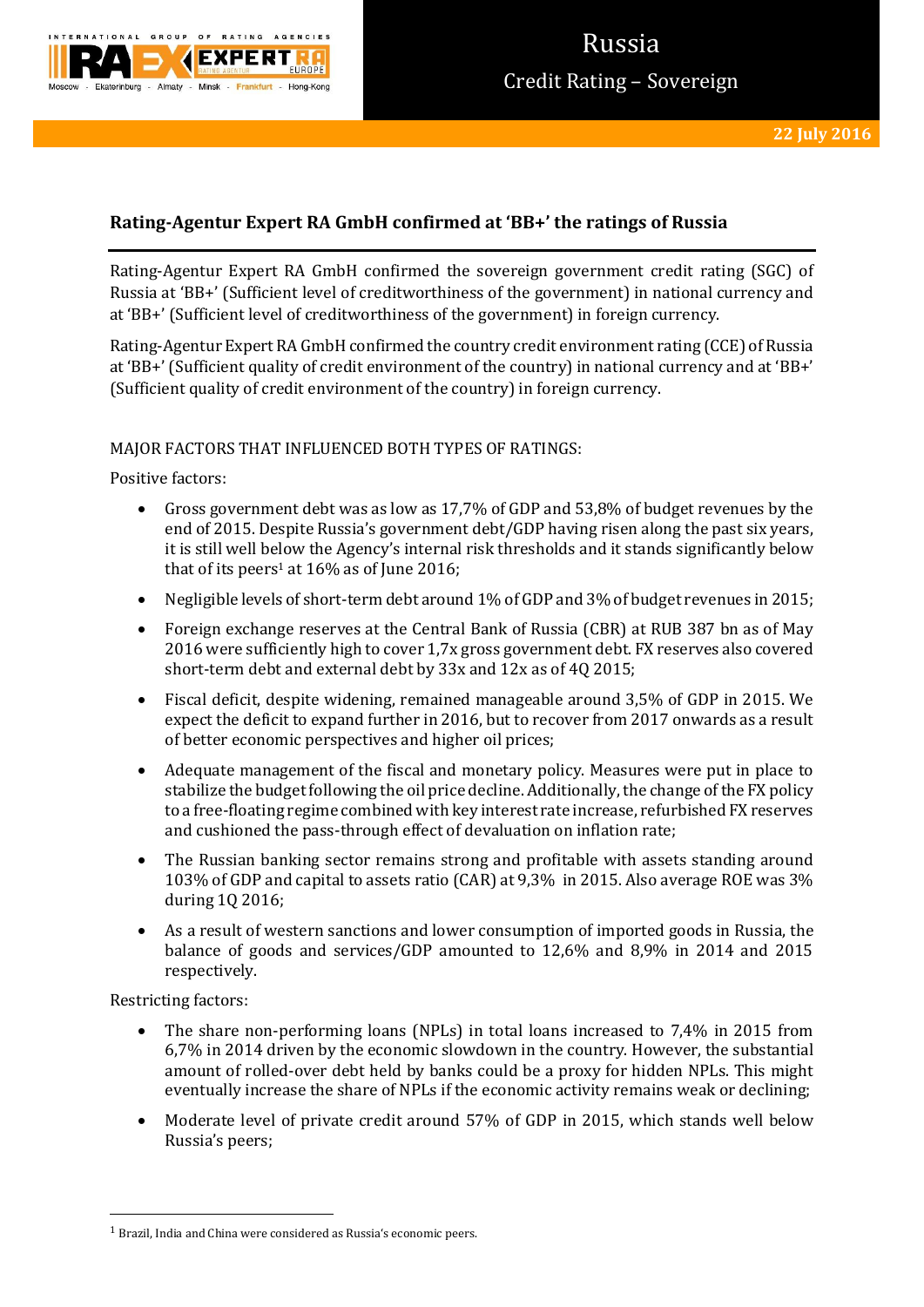

- The Russian stock market, with 702 listed companies, shows high concentration of share trades on the 10 largest issuers (74,2% in 2015) and relatively low market capitalization around 21,5% of GDP;
- Average economic competitiveness as evidenced by Russia's position in the Index of economic competitiveness from the World Economic Forum (45th place out of 159 countries in 2015-2016).

### Negative factors:

- Real GDP declined by 3% over the last three years (from RUB 46,3 tn in 2013 to RUB 44,9 tn in 2015). During 2014-15, real GDP declined by around 4%, the second worst performer among its peers;
- As a result of Western sanctions and Russian countersanctions as well as a sharp RUB devaluation, the inflation rate increased in 2014 and 2015 (CPI increased to 11,4% in 2014 and 12,9% in 2015). However, we expect inflation to end 2016 at around 8% as a result of declining real GDP, lower inflation expectations and the appreciation of RUB vs. USD;
- Relatively high yield on the 10-year government bonds (around 8,6% as of June 2016) and one of the highest among the major world economies. This is showing investors perception on Russia's long-term risks;
- High concentration of state-owned banks in the banking sector (the top-6 Russian banks are directly or indirectly owned by the Government and represent around 60% of total banks' assets).

Stress factors:

- Concentration of tax revenues on one single industry. Almost half of fiscal revenues proceed from oil and gas taxation (weak stress-factor);
- Western sanctions on Russia, which had a negative impact on prices of imported goods and on international financing possibilities, remain in place (weak stress-factor).

# ADDITIONAL FACTORS THAT INFLUENCED CCE RATINGS:

### Negative factors:

• Significant fluctuation of real interest rate over the last six years.

# Restricting factors:

 Average performance of the country's stock exchange index (MICEX) over the last six years;

Positive factors:

- Bearable private sector debt around 93% of GDP in 2015;
- $\bullet$  Moderately high quality of investors' protection in the country (Russia occupied the 66<sup>th</sup> place in the ranking of Protecting Investors (part of Doing Business) out of 180 countries in 2015);
- Low level of real interest rate, which was 3,4% in 2015.

# SENSITIVITY ASSESSMENT:

The following developments could lead to an upgrade:

- Withdrawal of western sanctions on Russia, which would boost trade and economic growth;
- Stronger GDP growth rates combined with the reduction of the fiscal deficit and the volatility of inflation.

The following developments could lead to a downgrade: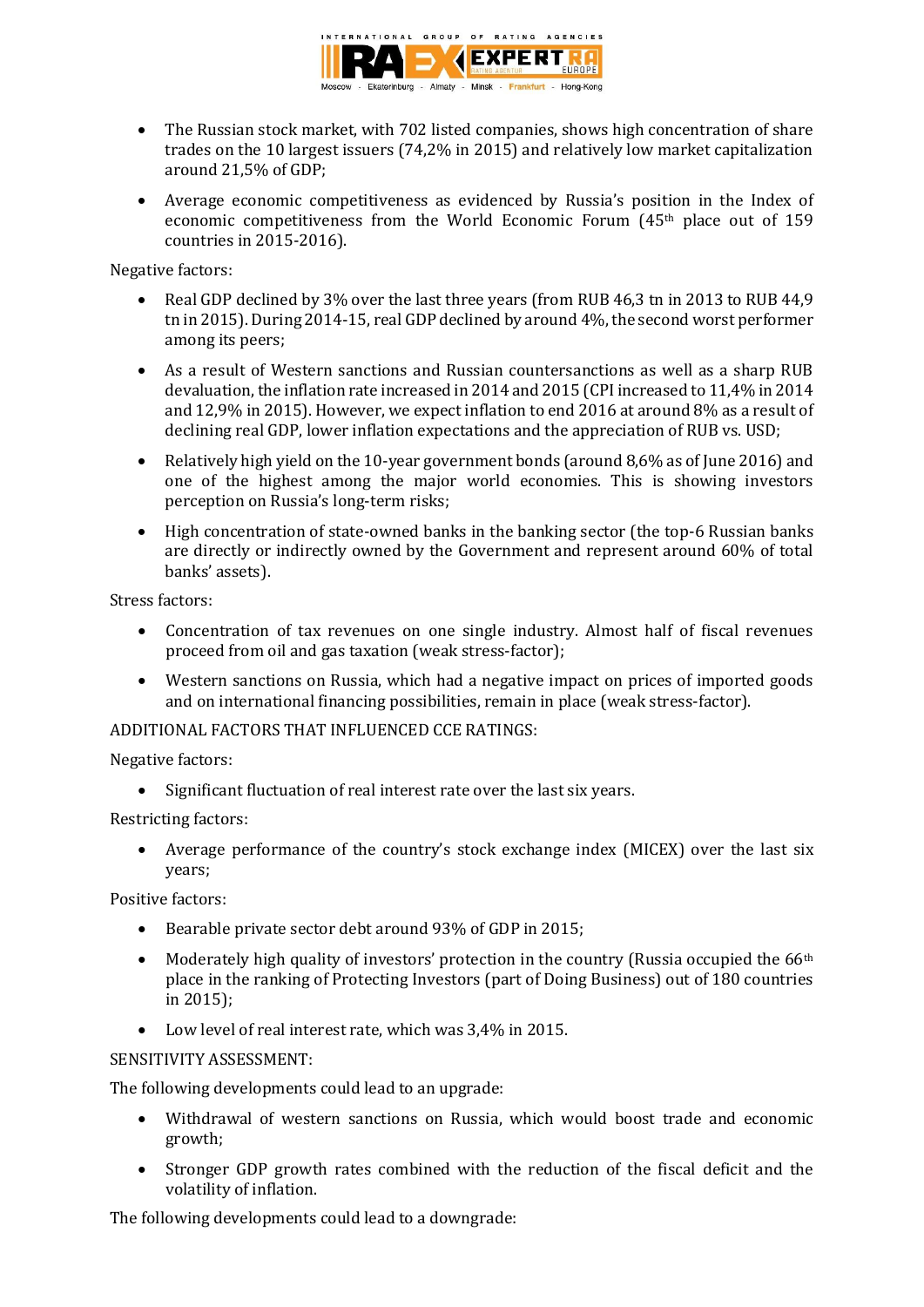

- Deterioration of the banking sector's solvency and profitability indicators in view of current levels of NPLs;
- Sharp deterioration of government debt and fiscal metrics.

"Russia's ratings at BB+ reflect the government's low debt and strong fiscal position, as well as our expectation that the oil price will continue to increase and EU sanctions could be gradually lifted after January 2017. From mid-2014, Russian authorities have implemented policies which helped the country to preserve a strong external position and prevented a collapse of the Russian financial system. The banking sector remains solid and profitable with comfortable amount of assets and sufficient capital coverage. However, the raising share of non-performing loans in the total loan portfolio could deepen the risks for the sector if the country's economic performance remains weak.

Negative real GDP growth rates, combined with high levels of inflation contributed negatively to the rating assessment. These risks have been reflected on Russia's 10Y government bond yield, one of the highest among the country's peers. In our view Russia will benefit from higher oil prices in the mid- and long run, ultimately improving the country's terms of trade, propelling the economy and relieving pressure on prices." – Clarified Gustavo Angel, Rating Analyst of Rating-Agentur Expert RA GmbH.

Responsible expert: Gustavo Angel, Rating Analyst of Rating-Agentur Expert RA GmbH

Reviewer: Hector Alvarez, Rating Analyst of Rating-Agentur Expert RA GmbH

Research report on Russia is available at: [http://www.raexpert.eu/reports/Research\\_report\\_Russia\\_22.07.2016.pdf](http://www.raexpert.eu/reports/Research_report_Russia_22.07.2016.pdf) 

Next scheduled rating publication: 13 or 20 January 2017, TBD in December 2016

For further information contact:

**Rating-Agentur Expert RA GmbH** Walter-Kolb-Strasse 9-11, 60594 Frankfurt am Main, Germany +49 (69) 3085-45-00 E-mail[: info@raexpert.eu](mailto:info@raexpert.eu) [www.raexpert.eu](http://raexpert.eu/)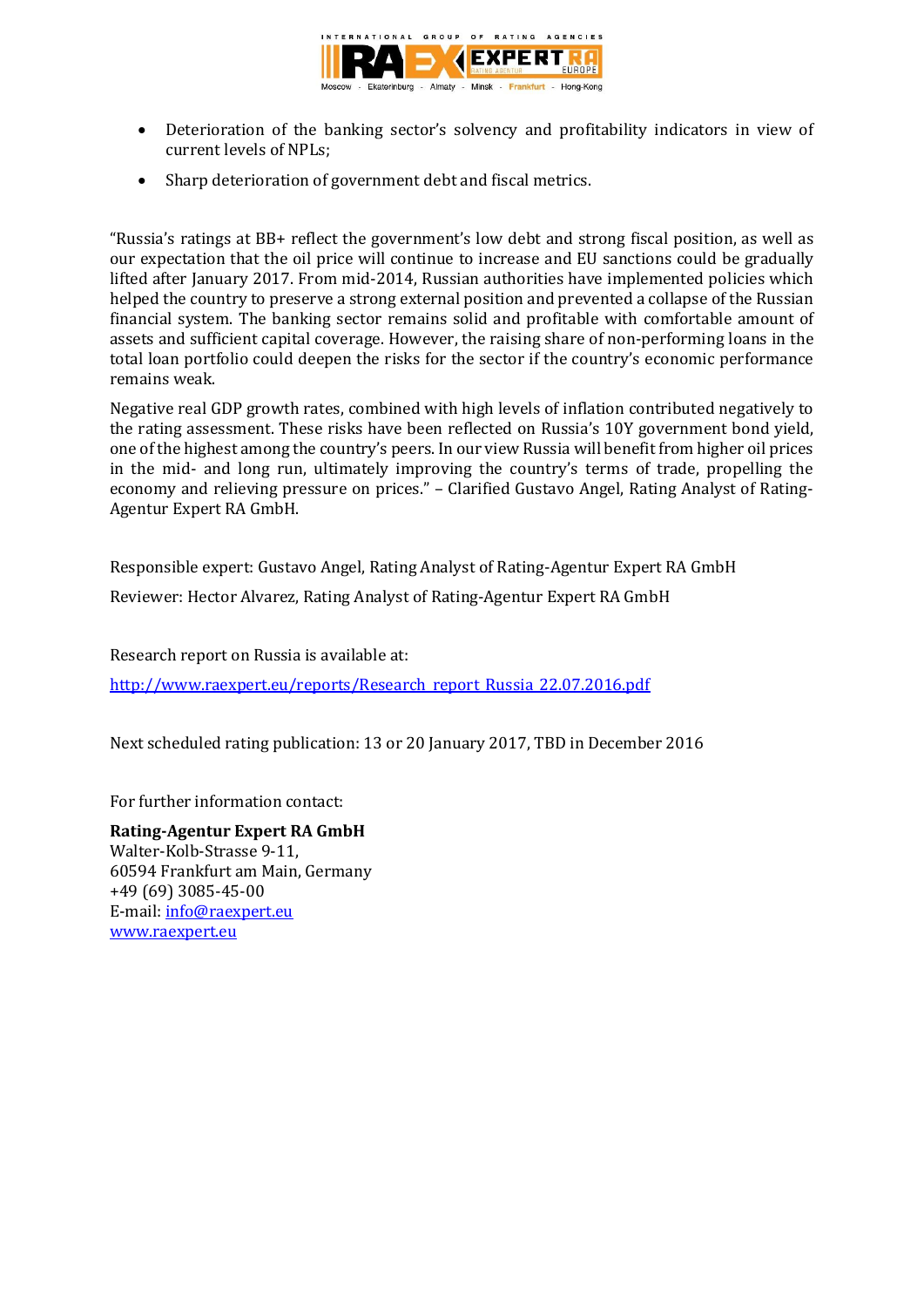

# RATING HISTORY:

| Date       | Review reason                                                      | <b>SGC</b>                  |                     | CCE                         |                     |
|------------|--------------------------------------------------------------------|-----------------------------|---------------------|-----------------------------|---------------------|
|            |                                                                    | <b>National</b><br>currency | Foreign<br>currency | <b>National</b><br>currency | Foreign<br>currency |
| 29.01.2016 | First assignment<br>of both types of<br>ratings for the<br>country | $BB+$                       | $BB+$               | $BB+$                       | $BB+$               |